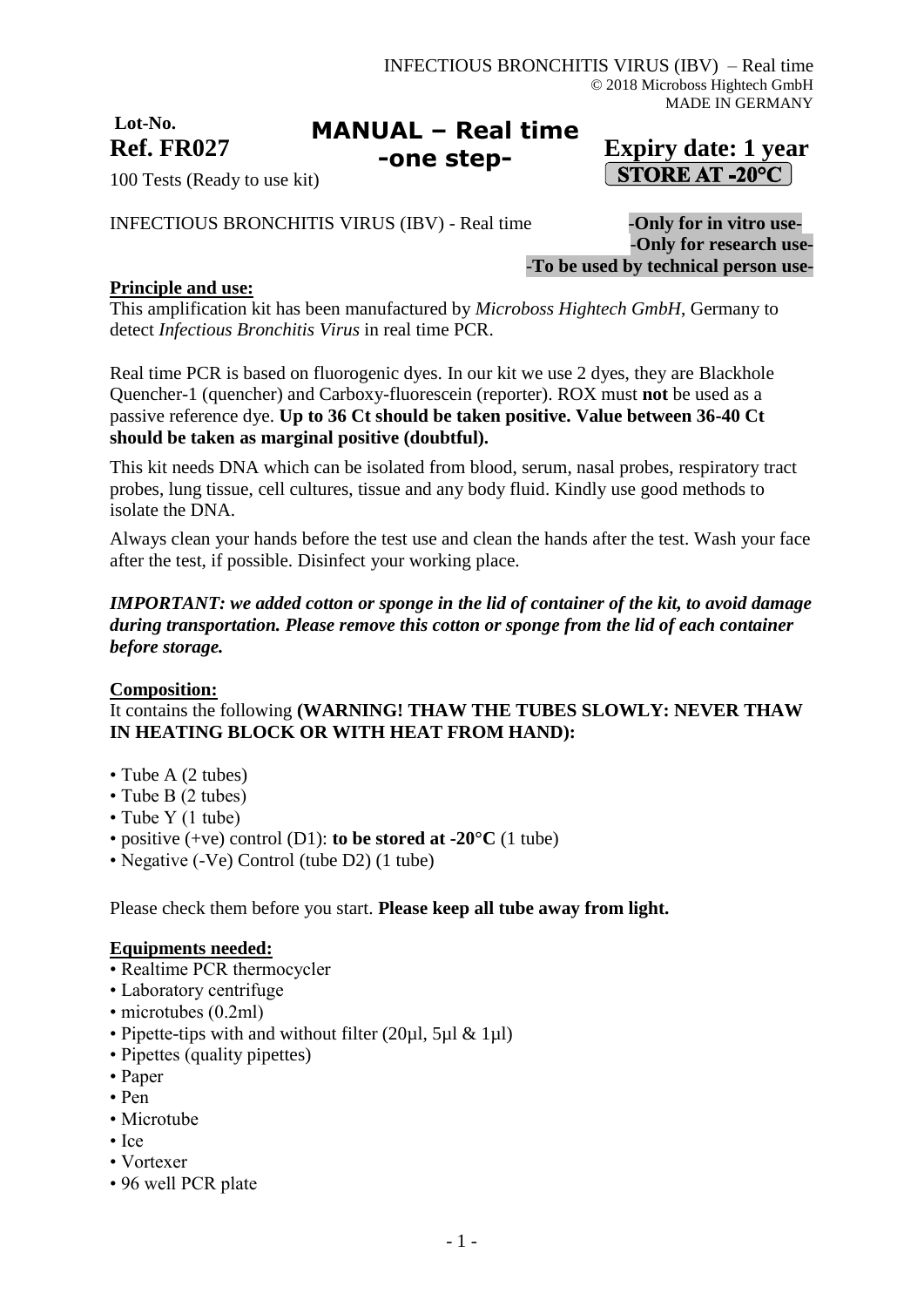# **Procedure:**

## *ONCE AGAIN: VERY IMPORTANT ! PLEASE USE GLOVES ! DON'T TOUCH ANY OTHER OBJECTS, OTHERWISE THERE MAY BE RNASE CONTERMINATION DURING THIS PART.*

# **STEP A**

1. Kindly thaw **one tube** each: A, B, Y, D1 and D2. After thawing, kindly put the tubes at 4°C (as it is better). If the kit is not in use, store them at -20°C.

2. Mark your microtubes with a sample number, +ve Control and –ve Control. You can use 96 well microplate instead of tubes.



**TIP: Add 7µl A + 10µl B + + 1µl Y = 18µl per reaction. In case you want to run 10 reactions i.e. you need total 180µl, therefore you should mix 70µl of A + 100µl of B + 10µl of Y = 180µl from which you can take 18µl and add to each tube. This way you save time and hardware.**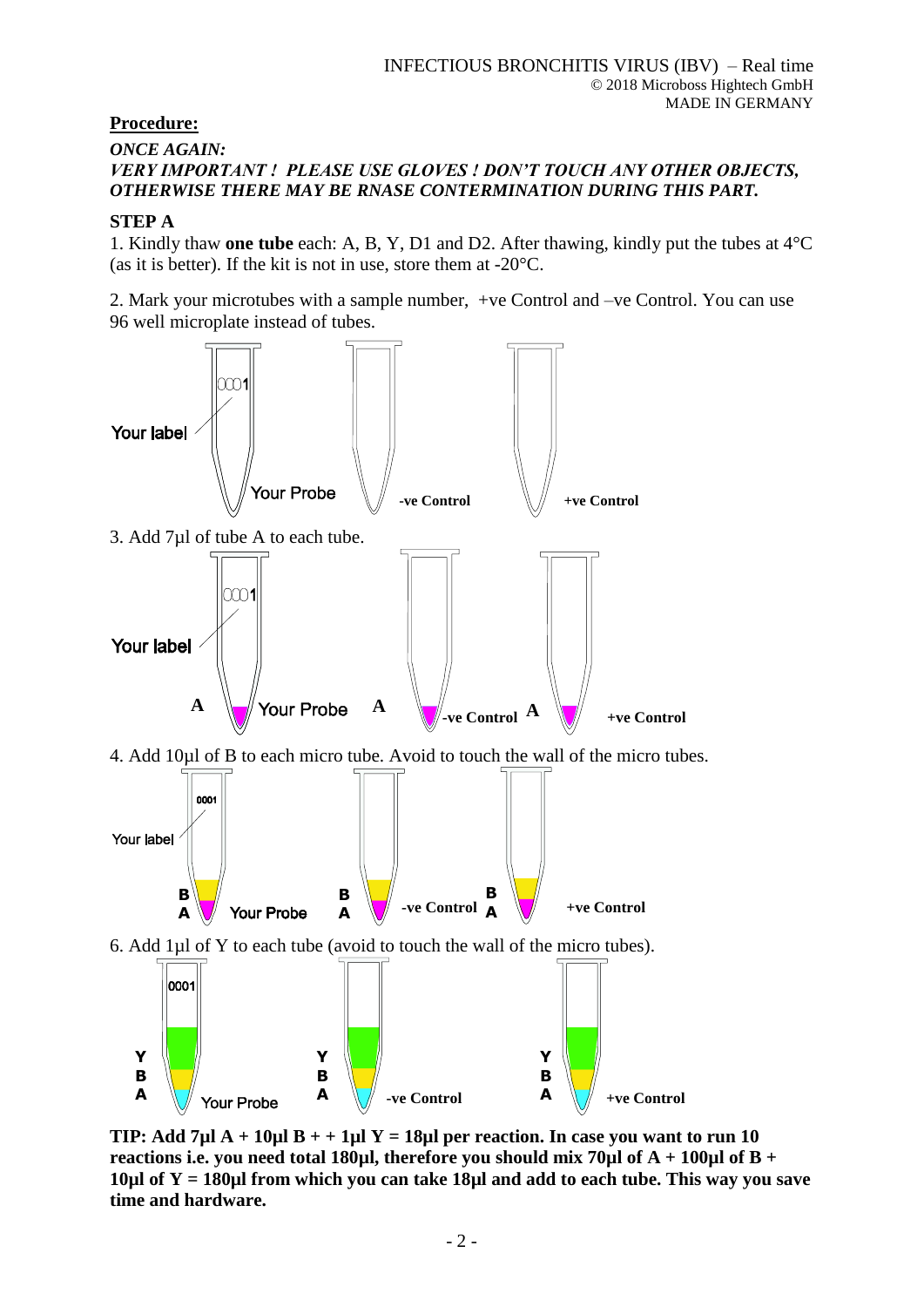7. Add 2µl of your RNA with sterile pipette-tip with filter to each micro tube according to your label except +Ve and -Ve (avoid touching the wall). **Use every time a new pipette tip** (for each sample) ! Mix it.



8. Use new pipette tip with filter. Add 2µl of tube D1. This is the positive control supplied with our kit. Mix it.



9. Use a new pipette tip. Add 2µl of –Ve (tube D2) to –Ve Control (don't touch the wall).Mix it.



10. Centrifuge all tubes for 20 sec. for 8000 rpm (this is not necessary but it is better).

11. Run the program of your thermocycler as followings: Kindly check whether you have added everything correctly as the level of the volume of each micro tube must be almost the same.



**You must use quencher and reporter dye to setup your software (see FAQ) and run the following program:**

- 1. 60 minutes at  $42^{\circ}$ C 10 minutes at 70°C
- 2. 15 seconds at  $95^{\circ}$ C  $\rightarrow x$  40 cycles 60 seconds at  $60^{\circ}$ C -